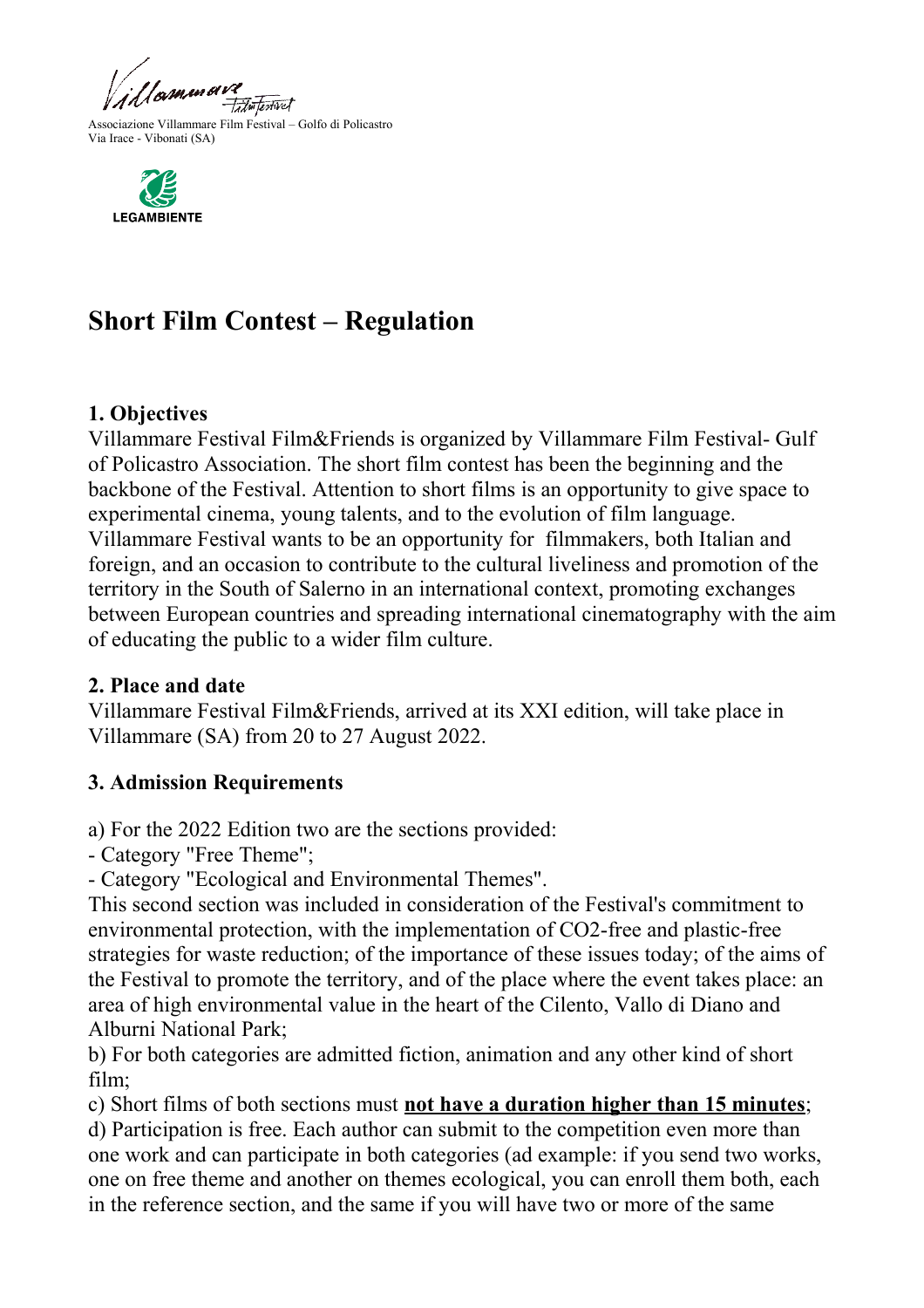

section);

e) However, only the short films deemed deserving will be admitted to the competition, at the unquestionable judgment of the organization;

f) **Unpublished works are preferred**. However, will be also accepted works already presented and awarded to other competitions, but not to previous editions of Villammare Festival;

g) An indispensable requirement for participation in the competition is the authorization to process personal data in accordance with current legislation. The Villammare Film Festival-Gulf of Policastro Association undertakes to treat the data in a lawful and fair manner for the sole purpose of the competition (informing the outcome of the selections, allowing the award of prizes, notifying news, deadlines and announcements of the forthcoming competitions, etc.). At any time after the

conclusion of the XXI edition of the Villammare Festival, participants may request, in writing, to delete their data from the Association's archive.

# **4. Awards assigned**

#### **4.1 Award for the best short film**

a) For the 2022 edition, to the absolute winner of the short film competition, selected among all those participating in the various categories at the unquestionable judgment of the Festival's artistic jury, will be assigned a trophy. Any cash prizes will subsequently be communicated. b) The winner will commit himself to affix the VFF&F degree to his work.

#### **4.2. Legambiente Award for the category "Ecological and environmental issues"**

a) To the best short film of the category "Ecological and environmental issues" will go a trophy awarded by Legambiente that supports and sponsors the Festival and its best practices.

# **5. How to send the works**

a) The short films can be sent, free of charge, in a downloadable link to [corti@villammarefilmfestival.it](mailto:corti@villammarefilmfestival.it) , or in DVD format;

b) You can also nominate your short films using platforms Clickforfestivals and Festhome . In these case, the organization does not assume responsibility for the relationship between the author of the short and the platform, which follows its own rules, independent of the Festival and indicated in the contract that the filmmaker independently signs with the platform;

c) The deadline for the submission of short films is **July 02, 2022**;

d)All the works received will be kept in the Association's archives and will not be returned.

e)The Villammare Film Festival – Golfo di Policastro Association assumes no responsibility if the videos arrive lost or damaged, and cannot be admitted to the competition. Please make sure the integrity of the DVD or that the mail has arrived and the link to download the movie works.

f)The person who subscribes the entry form, so subscribing the film to the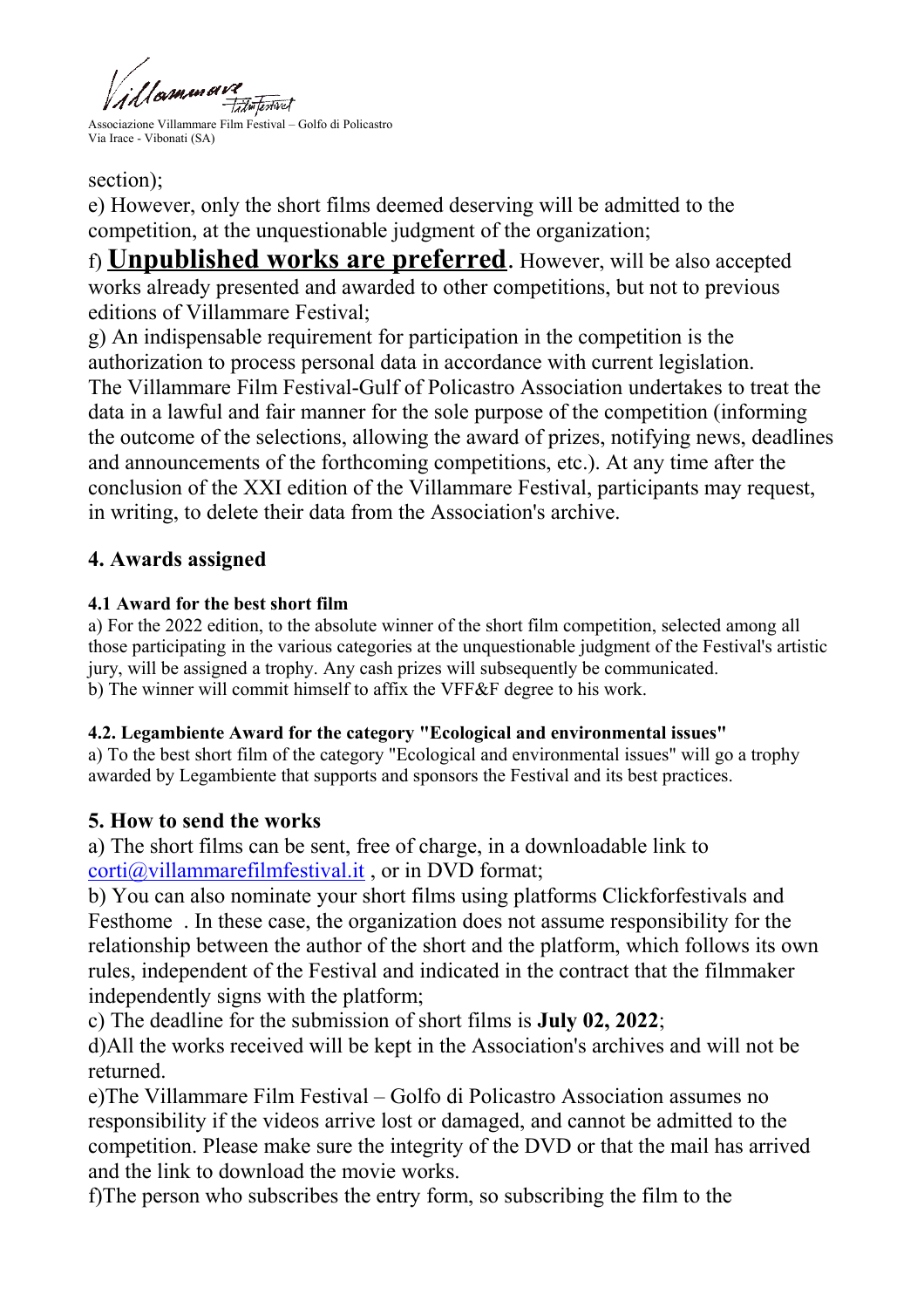

competition, assumes responsibility for being the legitimate representative, authorized by all those entitled to the work.

# **6. Admission to the competition**

a)To be admitted to the competition, you must complete the entry form in all parts and send it, with a copy of the short film, a synopsis, author's details, technical details of the movie and any other advertising material you want to add ( photos, posters, etc.), to corti $\omega$ villammarefilmfestival. it with the link to download and view the movie ( also vimeo with passwords) or to : Villammare Festival c/o 105 TV, Loc. Le Piane, 84070 - Villammare;

b) It is pleasing but not mandatory, sending trailers, backstage or short videos with comments or presentations of the film. They will be used during special TV programs about the Festival on air on 105 Tv, with the aim of presenting the works received and in competition or in any case for the promotion of the Festival and of the selected films;

#### c) **It is preferential for foreign language short films to be subtitled in Italian**;

d) The choice to tick the box for the airing on television of short film is optional. If the box is cropped, the short, even if not selected at competition, can be included in specials and programs dedicated to Villammare Festival made by 105 TVs ( local private tv) during the year. If the box is not ticked, in the case of short film selection, the author will be contacted by the organization to granting the release to broadcast the short film on 105 TV for the only evening of the Festival in which it will compete.

#### **7. Selection of works and next steps**

a) Villammare Festival Film & Friends will choose, among the short films that will register at the Festival, the 100/120 which will constitute the "official selection" of the Villammare Festival Film & Friends 2022. From them then the artistic jury, composed by competent personalities from the world of cinema and entertainment, will choose 2022 winners;

b) The trophy will be awarded to the overall winner, that is to the short film chosen as the winner among all those in competition, without distinction of categories;

c)The travel and subsistence expenses of the authors of short films or of those who wish to attend the Festival's evenings are responsible for the participants who will still be able to take advantage of special conventions and facilities that will be communicated in time;

d)Due to the high number of participants, only the authors of the selected works will be notified of the outcome of the selection. For any information contact ( only whatsapp) 3791032027.

# **8. General Rules**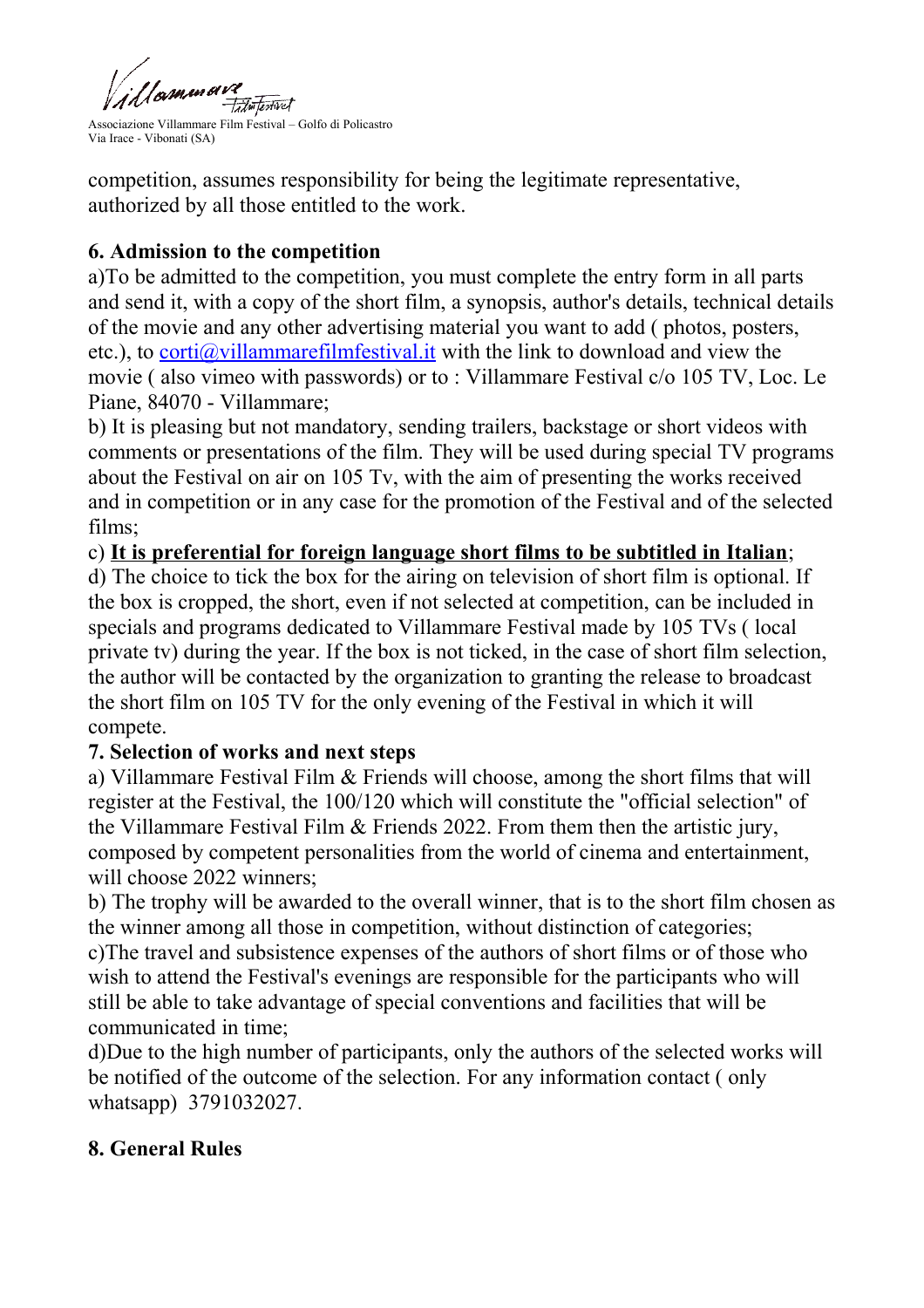

a) Applications for admission to the Festival imply acceptance of this regulation; b) It is the responsibility of producers, distributors or other subjects presenting the short film, to ensure they are legitimately authorized to enter the film at VFF; c) The Festival's organization will have the right to make a final decision on anything not specified in this regulation and reserves the right to make any changes or additions to this regulation, as it may require.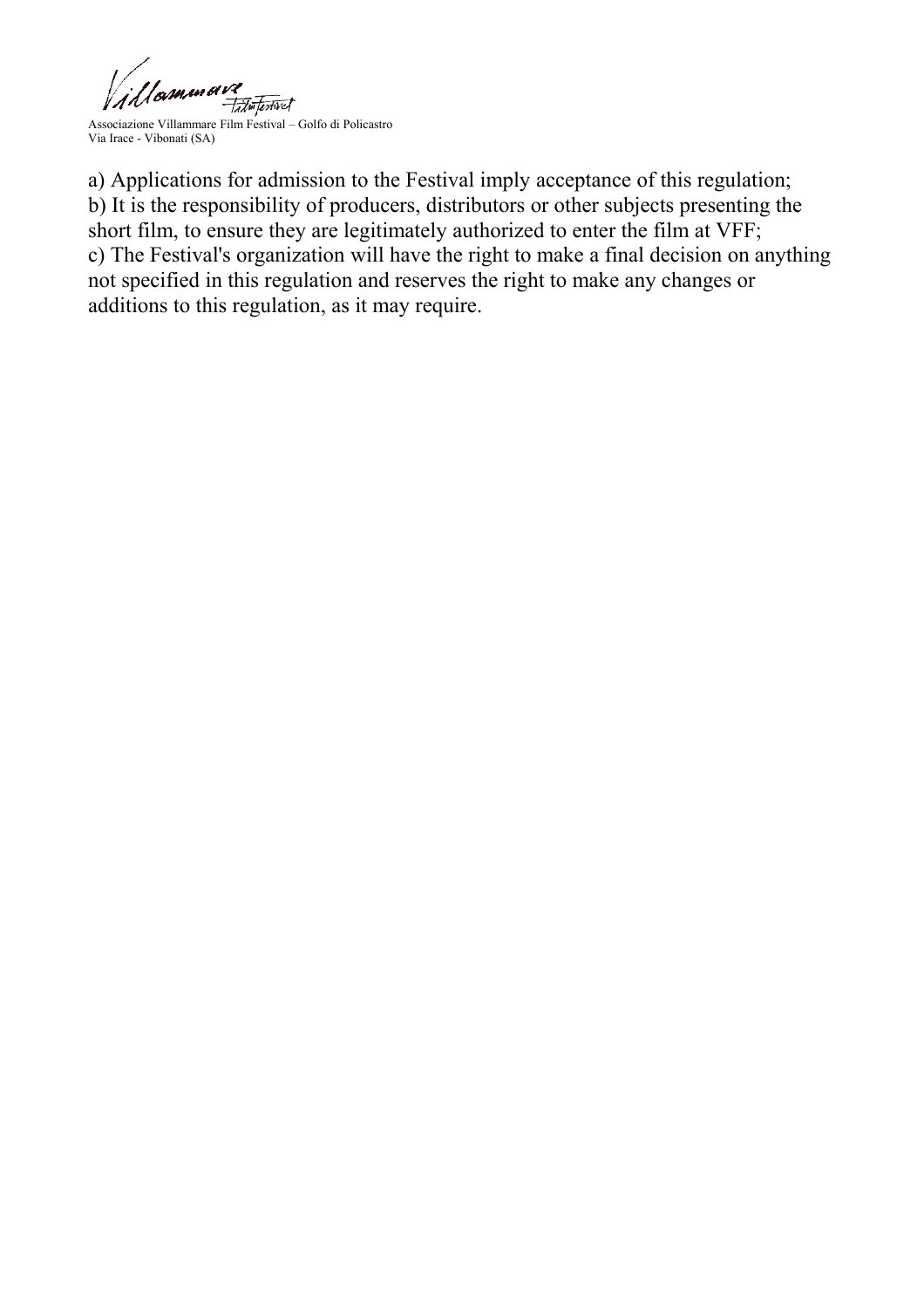

# **Feature Film Competition - Regulation**

# **1. Objectives**

Villammare Festival Film&Friends, which is organized by Villammare Film Festival-Gulf of Policastro Association, wants to be an opportunity for movie's professionals and an occasion to contribute to the cultural liveliness and promotion of the territory in the South of Salerno in an supranational context.

This competition of feature films was created with the intention of giving attention to valuable films, but also to movies that are difficult to distribute, to early works, to films by young authors or affirmed directors. This is to promote an European cinema's culture, with its ever-new languages and conveyed meanings, to spread works and talents that are out of the mainstream, to animate the territory through a profitable exchange between cinema and its audience.

#### **2. Place and date**

Villammare Festival Film&Friends, arrived at its XXI edition, will take place in Villammare (SA) from 20 to 27 August 2021.

# **3. Admission Requirements**

Are allowed to the contest, Italian and foreign films:

a) Works distributed from August 2021 to July 2022;

b) Movies in preview and upcoming distribution works;

c) Unpublished works, without a time limit;

d) Works of cultural and documentary interest, of social commitment and socioanthropological films, environmental films.

# **For films in foreign language are required Italian subtitles.**

Participation is free. Each author may submit one or more works to the competition. The films should not have been selected or rewarded at the previous editions of the Villammare Festival.

An indispensable requirement for participation in the competition is the authorization to process personal data in accordance with current legislation.

The Villammare Film Festival-Gulf of Policastro Association undertakes to treat the data in a lawful and fair manner for the sole purpose of the competition (informing the outcome of the selections, allowing the award of prizes, notifying news, deadlines and announcements of the forthcoming competitions, etc.). At any time after the conclusion of the XXI edition of the Villammare Festival, participants may request, in writing, to delete their data from the Association's archive.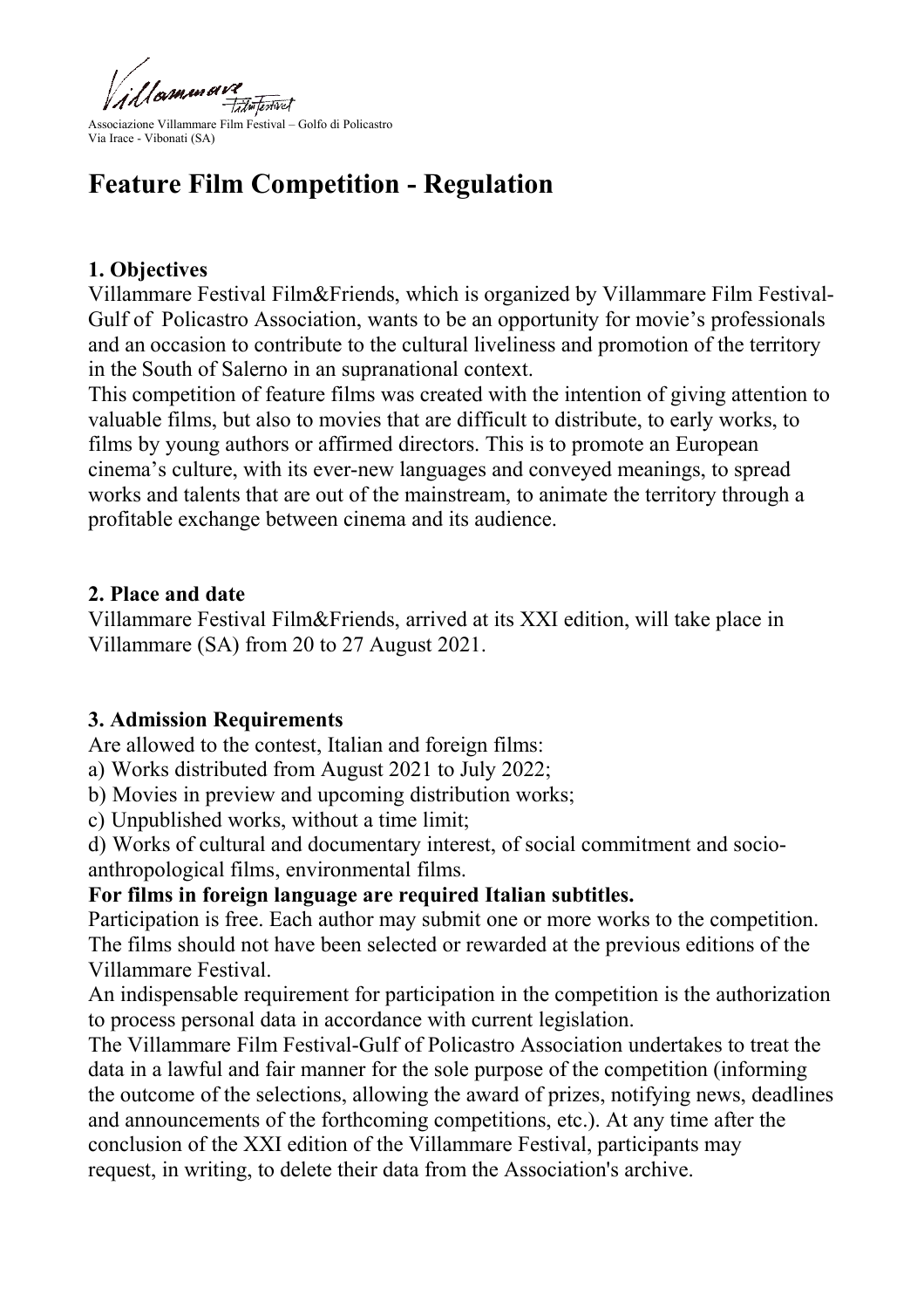'|<sub>B</sub>immav *Tilmtertwel* 

# **4. Assigned Prizes**

During the current edition, the following prizes will be awarded:

- a) Best Film
- b) Best Director
- c) Best First Film
- d) Best Actor and Best Actress

e) In consideration of the attention that the Villammare Festival has always attributed to the world of soundtracks, special prizes will be awarded relating to the musical aspect of the films;

f) Since 2019, the Villammare Festival Film & Friends has established the "Giorgio Arlorio" Special Award, dedicated to the late screenwriter, a great friend of the VFF & F. It will be assigned to the best screenplay of the films in competition.

In addition, there may be further awards or special mentions made by the Festival's jury or by the technical organization of the Festival.

# **5. How to send the works**

To be admitted to the competition, you must complete the entry form in all parts and send it, with a copy of the feature film, a synopsis, author's details, technical details of the movie and any other advertising material you want to add ( photos, posters, etc.), by mail (preferable) to  $\lim_{\alpha} \frac{\partial}{\partial x}$  lammarefilmfestival. it with the link to download and view the movie or to: Villammare Festival c/o 105 TV, Loc. Le Piane, 84070 - Villammare (SA).

All the works received will be kept in the Association's archives and will not be returned.

The Villammare Film Festival – Gulf of Policastro Association assumes no responsibility if the videos arrive lost or damaged, and cannot be admitted to the competition. Please make sure the integrity of the DVD or that it works the mail has arrived and the link to download the movie.

The person who subscribes the entry form, so subscribing the film to the competition, assumes responsibility for being the legitimate representative, authorized by all those entitled to the work.

It is pleasing but not mandatory, sending trailers, backstage or short videos with comments or presentations of the film. They will be used during special TV programs about the Festival on air on 105 Tv ( private local tv), with the aim of presenting the works received and in competition or in any case for the promotion of the Festival and of the selected films.

The deadline for presenting feature films is **July 04, 2022**.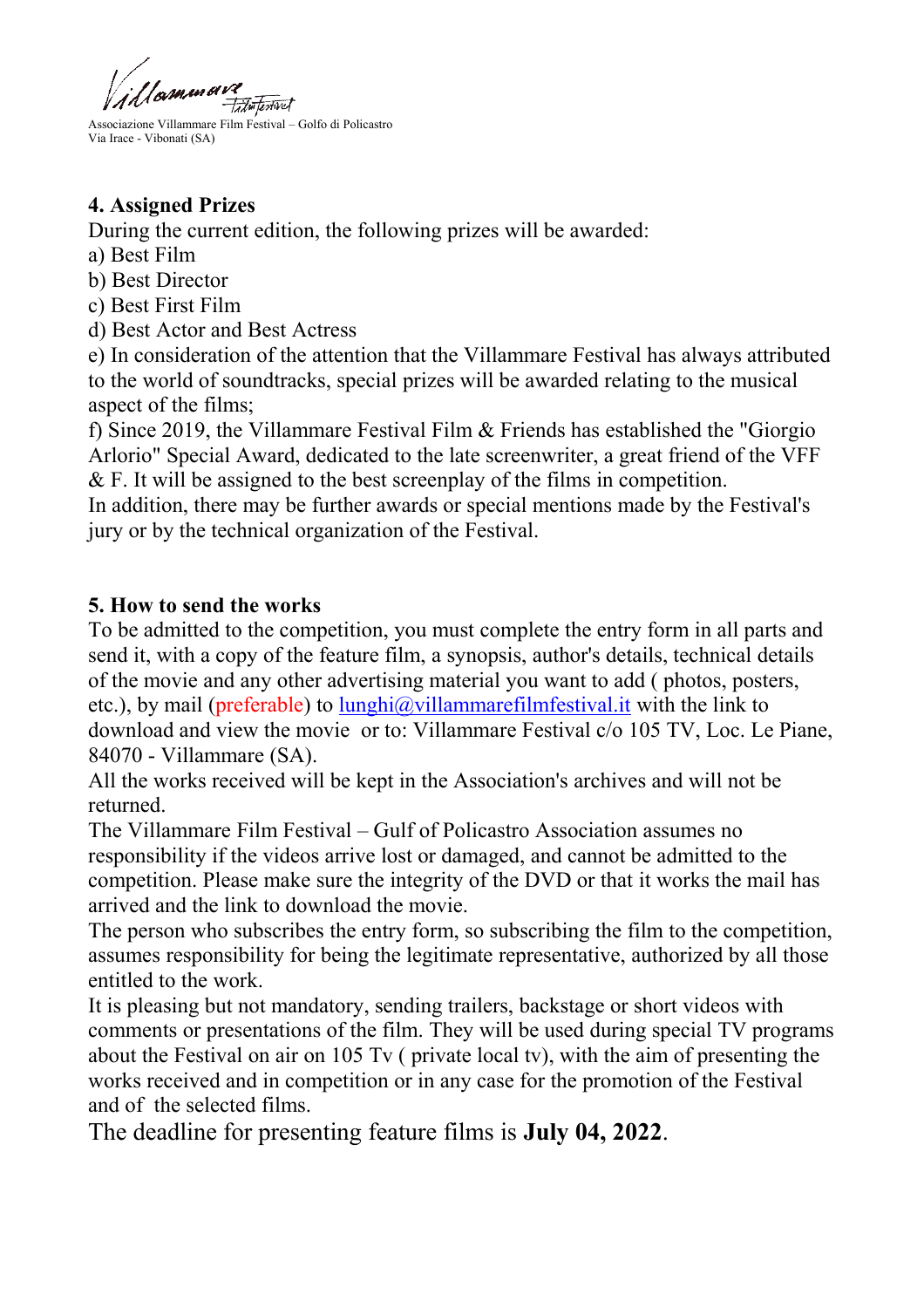

Associazione Villammare Film Festival – Golfo di Policastro Via Irace - Vibonati (SA)

#### **6. Selection of works and next steps**

The selection of the works will be an unquestionable judgment of the organization. Due to the high number of participants, only the authors of the selected works will be notified of the outcome of the selection. For any information contact ( only whatsapp) 3791032027.

#### **7. General Rules**

Applications for admission to the Festival imply acceptance of this regulation. It is the responsibility of producers, distributors or other subjects presenting the film, to ensure they are legitimately authorized to enter the film at VFF. The Festival's organization will have the right to make a final decision on anything not specified in this regulation and reserves the right to make any changes or additions to this regulation, as it may require.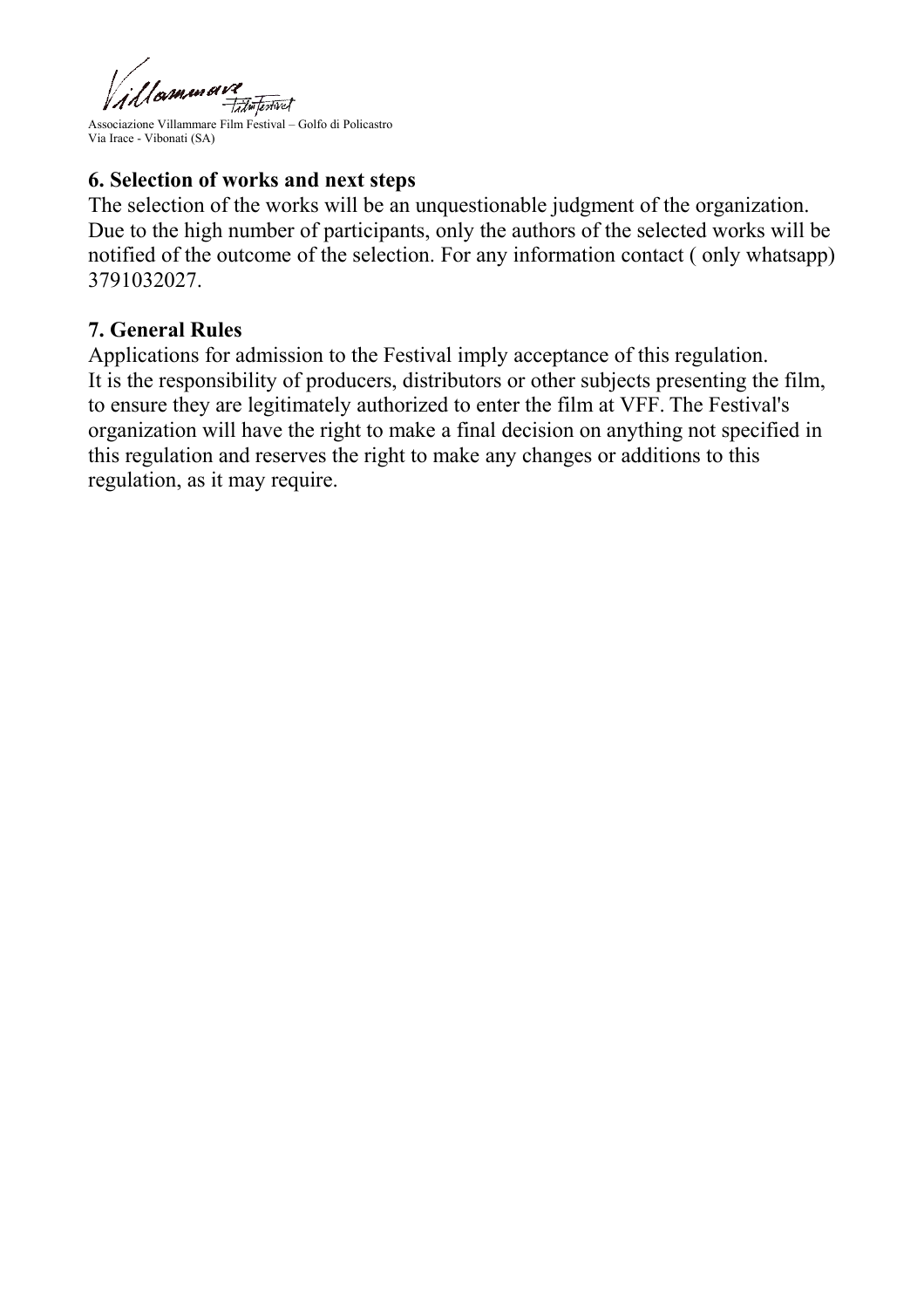



# **Regolamento contest cortometraggi 2022**

# **1.Organizzazione e obiettivi**

Il Villammare Festival Film&Friends è organizzato dall'Associazione Villammare Film Festival–Golfo di Policastro. Il concorso tra cortometraggi è stato l'inizio ed è tuttora la spina dorsale del Villammare Festival. L'attenzione al genere corto vuole dare spazio al cinema sperimentale, a giovani talenti, e all'evolversi dei linguaggi cinematografici. Il Villammare Festival vuole essere un'opportunità per i filmmakers, italiani e stranieri, e un'occasione per contribuire alla vivacità culturale e alla promozione del territorio a sud di Salerno in un contesto internazionale, favorendo gli scambi tra Paesi europei e diffondendo la cinematografia internazionale con l'intento di educare il pubblico ad una cultura cinematografica più ampia.

#### **2. Luogo e Data**

Il Villammare Festival Film&Friends, giunto alla sua XXI Edizione, si svolgerà a Villammare (SA) dal 20 al 27 Agosto 2022.

# **3. Requisiti per partecipare**

a) Per l'Edizione 2022 due sono le sezioni previste:

- Categoria "Tema Libero";

- Categoria "Tematiche ecologiche ed ambientali".

Quest'ultima sezione è stata inserita in considerazione dell'impegno del Festival sulla tutela dell'ambiente, con la messa in atto di strategie plastic free e CO2 free per la riduzione dei rifiuti; dell'importanza di queste problematiche oggi; degli intenti di promozione del territorio, posti dal Festival, e del luogo di svolgimento della manifestazione: un'area di alto pregio ambientale nel cuore del Parco Nazionale del Cilento, del Vallo di Diano e degli Alburni;

b) Sono ammessi, per tutte e due le categorie, fiction, animazione e qualsiasi altro genere di cortometraggio;

c)I cortometraggi di tutte le sezioni **non** devono avere una durata **superiore ai 15 minuti;**

d) La partecipazione è gratuita. Ciascun autore può inviare al concorso anche più di un'opera e può partecipare a tutte e due le categorie ( ad esempio: se invia due opere, una a tema libero e una su tematiche ecologiche può iscriverle entrambe, ciascuna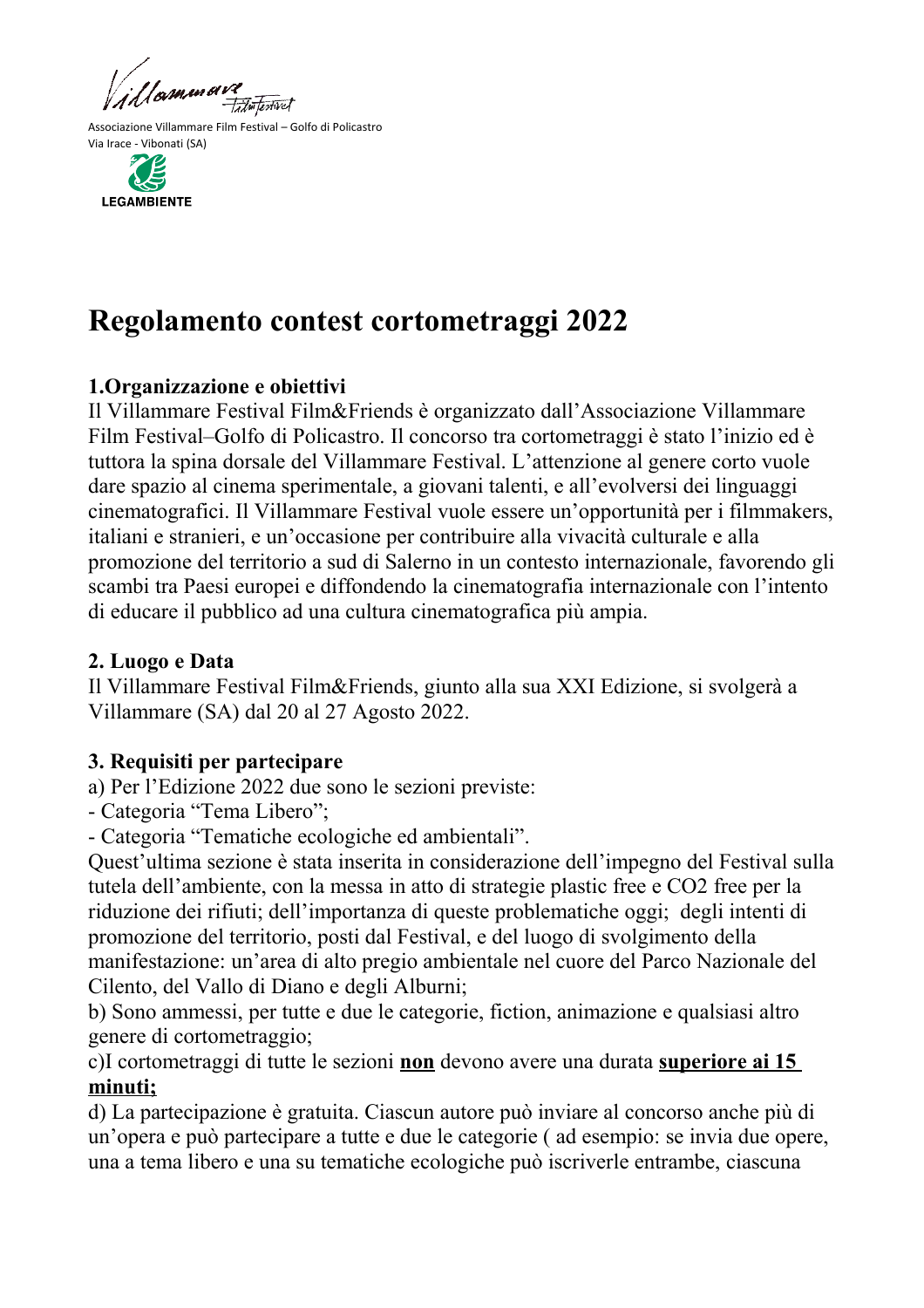'|<sub>¤</sub>sn.ur.erv? Failw Textival

Associazione Villammare Film Festival – Golfo di Policastro Via Irace - Vibonati (SA)

nella sezione di riferimento, così se ne avrà due o più relative a sezioni diverse o alla stessa sezione);

e) Tuttavia verranno ammessi al concorso solo i cortometraggi ritenuti meritevoli, a insindacabile giudizio della organizzazione;

f) **Si prediligono opere inedite**. Sono, però, accettate anche opere già presentate e premiate ad altri concorsi, purché non abbiano già partecipato alle precedenti edizioni del Villammare Festival;

g) Requisito indispensabile per la partecipazione al concorso è l'autorizzazione al trattamento dei dati personali ai sensi del Decreto legislativo n. 196 del 30 Giugno 2003 e ss.

L'Associazione Villammare Film Festival-Golfo di Policastro si impegna a trattare i dati in modo lecito e secondo correttezza per le sole finalità del concorso (es. informare dell'esito delle selezioni, permettere l'elargizione dei premi, far conoscere le novità, le scadenze e i bandi delle prossime edizioni del concorso, etc). In qualsiasi momento, dopo la conclusione della XXI edizione del Villammare Festival, i partecipanti potranno richiedere, per iscritto, di cancellare i propri dati dall'archivio dell'Associazione.

# **4. Premi assegnati**

#### **4.1 Premio al migliore cortometraggio**

a) Per l'edizione 2022 al vincitore assoluto del concorso di cortometraggi, selezionato tra tutti i finalisti delle varie categorie, ad insindacabile giudizio della giuria artistica del Festival, verrà assegnato un trofeo . Eventuali premi in denaro verranno successivamente comunicati. b) Il vincitore si impegnerà ad apporre sulla propria opera il laurel del VFF&F.

#### **4.2. Premio Legambiente alla categoria "Tematiche ecologiche e ambientali"**

a) Al migliore cortometraggio della categoria "Tematiche ecologiche ed ambientali" verrà conferito un Trofeo assegnato da Legambiente che sostiene e patrocina il Festival e le sue buone pratiche.

# **5. Invio delle opere**

a) I cortometraggi possono essere inviati gratuitamente in link scaricabile all'indirizzo corti@villammarefilmfestival.it, oppure in formato DVD;

b) E' possibile anche candidare i propri cortometraggi utilizzando le piattaforme Clickforfestivals e Festhome . In questo caso l'organizzazione non si assume responsabilità in merito al rapporto tra l'autore del corto e le suddette piattaforme, che seguono proprie regole, indipendenti dal Festival e indicate invece nel contratto che il filmmaker firma in autonomia con la piattaforma;

c) Il termine ultimo per la presentazione dei cortometraggi è il **2 Luglio 2022;**

d) Tutte le opere pervenute saranno custodite nell'archivio dell'Associazione e non saranno restituite;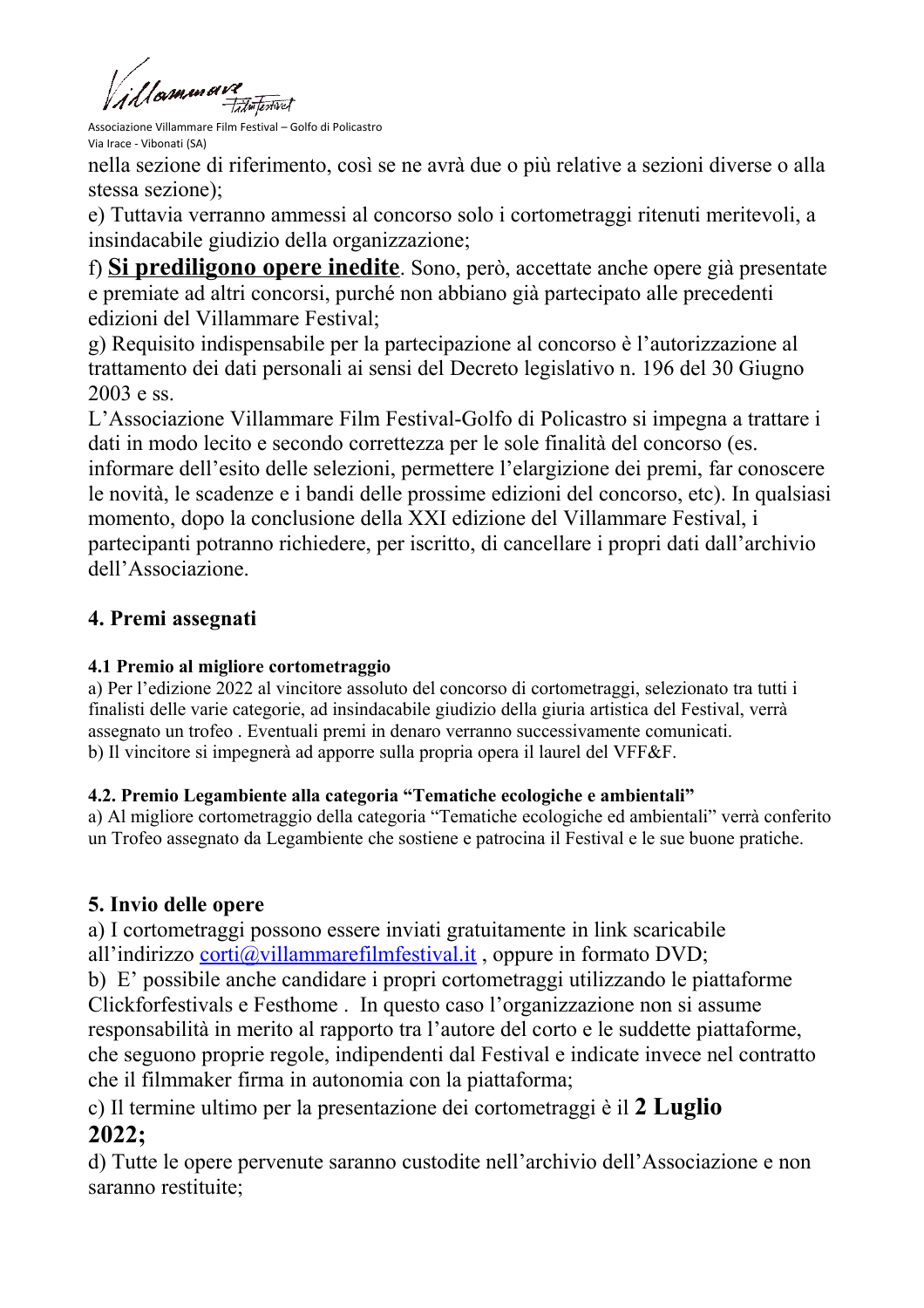1 I amman Failweitertwat

Associazione Villammare Film Festival – Golfo di Policastro Via Irace - Vibonati (SA)

e) L'Associazione Villammare Film Festival – Golfo di Policastro non si assume alcuna responsabilità, qualora i video andassero smarriti o arrivassero danneggiati o incompleti e non potranno essere ammessi al concorso;

f) Colui che sottoscrive la scheda di partecipazione, iscrivendo il film al concorso, si assume la responsabilità di essere il legittimo rappresentante autorizzato da tutti gli aventi diritto sull'opera.

# **6. Ammissione al concorso**

a) Per essere ammessi al concorso è necessario, compilare la scheda di adesione in tutte le sue parti e inviarla, insieme alla copia del cortometraggio (link scaricabile, vimeo con password, Dvd…), alla sinossi, alla scheda dell'autore, ai dati tecnici del film e a qualsiasi altro materiale pubblicitario si voglia aggiungere ( foto, locandina, etc.), a [corti@villammarefilmfestival.it](mailto:corti@villammarefilmfestival.it) , oppure spedirla a: Villammare Festival c/o 105 TV, Loc. Le Piane 84070 – Villammare (SA) .

b) E' gradito ma non obbligatorio, l'invio di eventuali backstages o di brevi commenti in video del regista o degli autori sui corti. Verranno utilizzati nel corso di speciali precedenti il Festival in onda su 105 Tv ( televisione privata locale della provincia di Salerno), con lo scopo di presentare al meglio i corti pervenuti e in gara o comunque per la promozione del Festival e delle opere selezionate.

#### c) **Costituisce titolo preferenziale il fatto che i cortometraggi in lingua straniera siano sottotitolati in italiano**.

d)La scelta di barrare la casella relativa alla messa in onda del corto è facoltativa. Se viene barrata, il corto, anche se non selezionato al concorso, potrà essere inserito negli speciali e nei programmi dedicati al Villammare Festival realizzati da 105 Tv durante l'anno. Qualora non venga barrata la casella, in caso di selezione del corto, l'autore verrà contattato dall'organizzazione per rilasciare la liberatoria a trasmettere su 105 Tv il corto per la sola serata del Festival in cui sarà in gara.

# **7. Selezione delle opere e fasi successive**

a) Il Villammare Festival Film&Friends sceglierà tra i corti che si iscriveranno al Festival, i 100/120 short film che costituiranno l'"**official selection**" del Villammare Festival Film&Friends 2022. Da essi poi la giuria artistica, composta da competenti personalità del mondo del cinema e dello spettacolo, sceglierà i vincitori;

b) Il trofeo sarà assegnato al vincitore assoluto, ossia al cortometraggio scelto come vincitore tra tutti quelli in gara, senza distinzione di categorie;

c) Le spese di viaggio e di soggiorno degli autori dei cortometraggi o di quanti vorranno assistere alle serate del Festival sono a carico dei partecipanti che potranno comunque usufruire di speciali convenzioni e agevolazioni che verranno comunicate per tempo;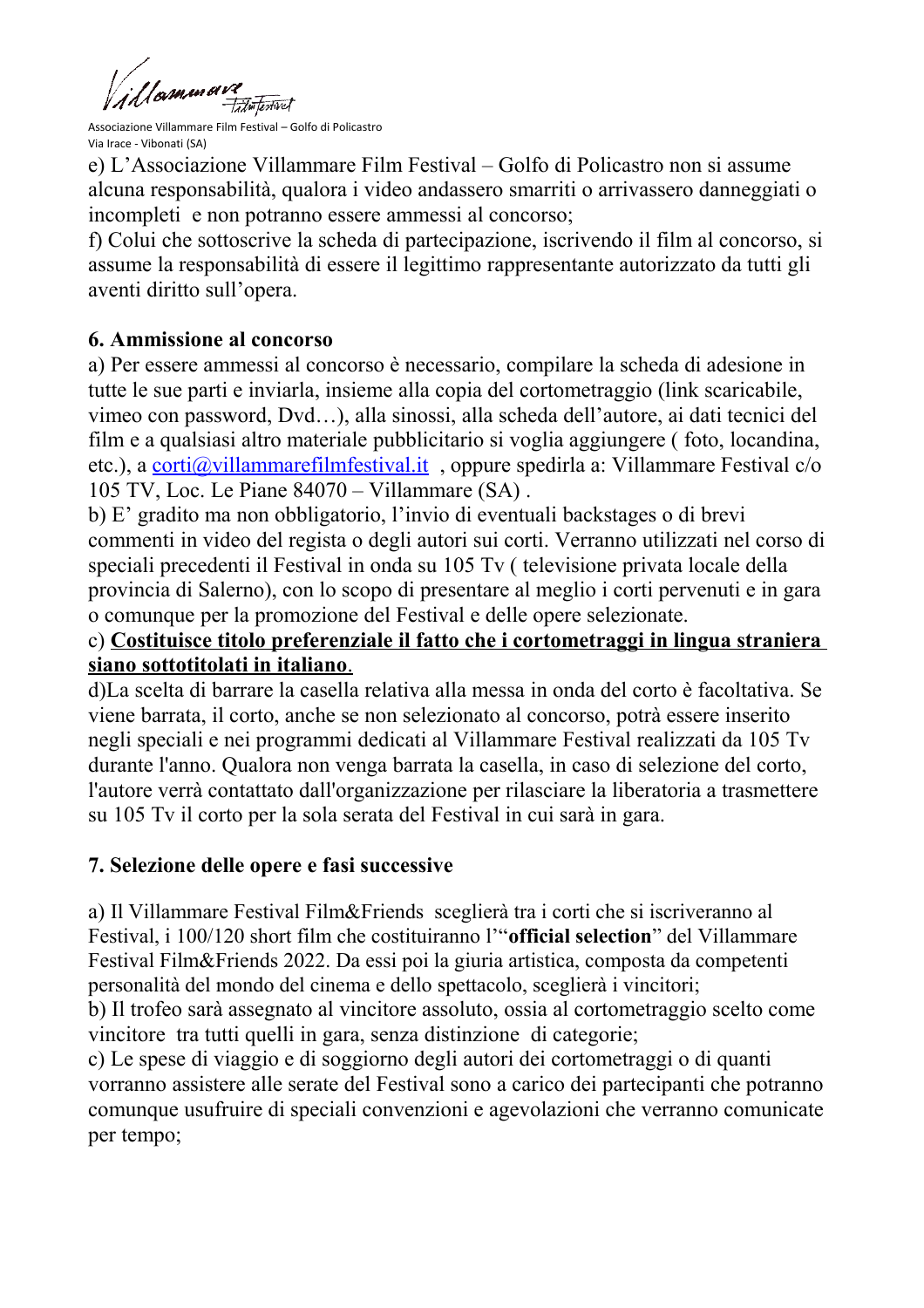All **SUMAN BIVE**<br>Associazione Villammare Film Festival – Golfo di Policastro

d) A causa dell'alto numero di partecipanti, dell'esito della selezione saranno avvisati solo gli autori delle opere selezionate. Per informazioni contattare ( solo whatsapp) il numero 3791032027

#### **8. Norme Generali**

a) Le richieste d'ammissione al Festival implicano l'accettazione del presente regolamento;

b) È responsabilità di registi, produttori, distributori o altri soggetti che presentano il corto, garantire di essere legittimamente autorizzati a iscrivere il film al VFF&F. c) La Direzione del Festival avrà il diritto di decisione finale su tutto quanto non specificato in questo regolamento e si riserva di apportare ogni eventuale modifica o integrazione al presente regolamento riterrà necessaria.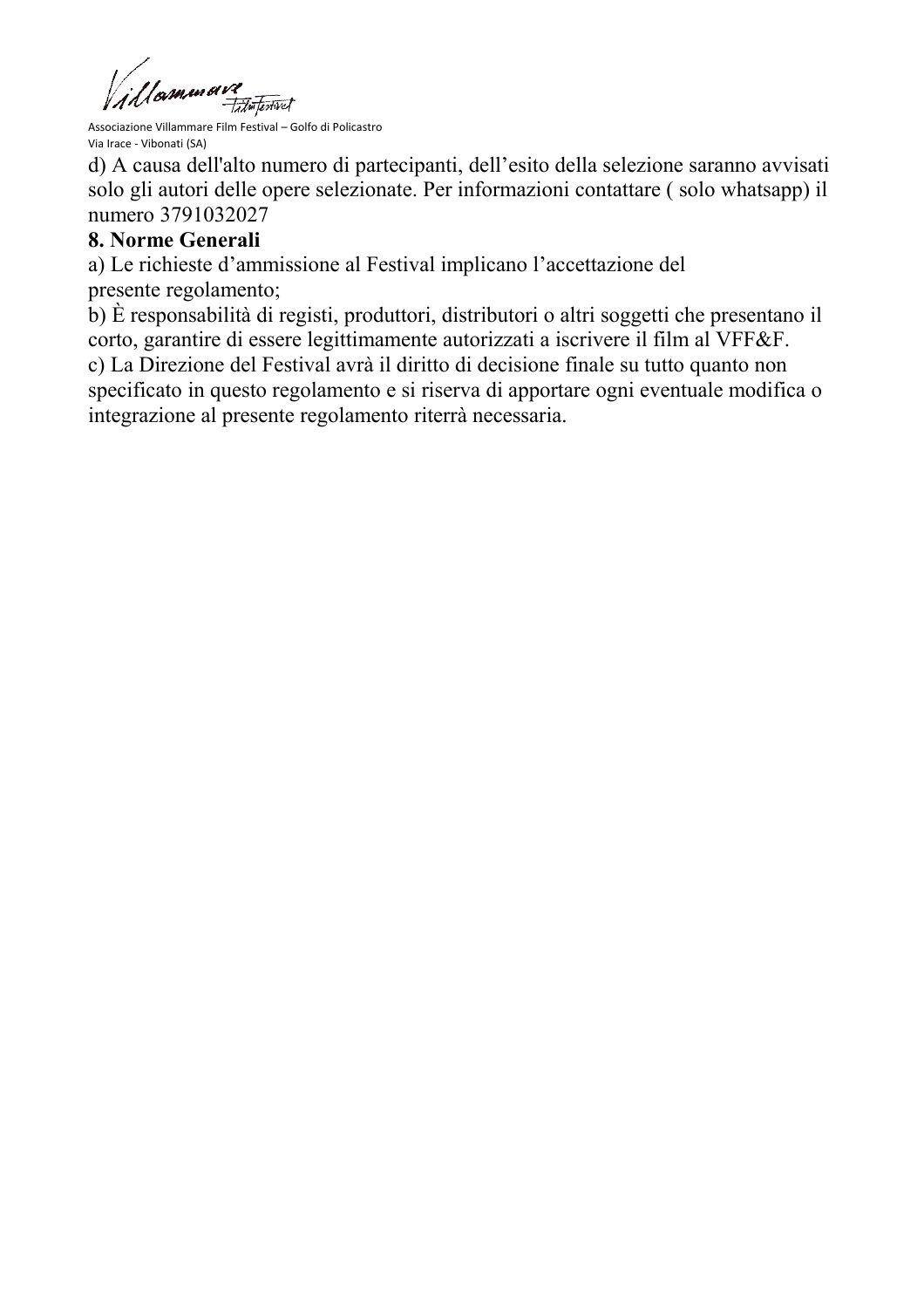

# **Regolamento concorso lungometraggi 2022**

#### **1.Organizzazione e obiettivi**

Il Villammare Festival Film&Friends vuole essere un'opportunità e un punto di riferimento per i professionisti del cinema, nazionale ed internazionale, e un'occasione per contribuire alla vivacità culturale e alla promozione del territorio a Sud di Salerno in un contesto sovranazionale .

Il concorso di lungometraggi nasce con l'intento di dare attenzione a pellicole di valore ma anche a film di difficile distribuzione, ad opere prime, a lavori di giovani autori o di affermati registi. Questo per promuovere la cultura cinematografica, con i suoi linguaggi sempre nuovi e i significati veicolati, per diffondere opere e talenti che sono fuori dal mainstream, per animare il territorio attraverso un proficuo scambio tra il cinema e il suo pubblico.

#### **2.Luogo e Data del Festival.**

Il Villammare Festival Film&Friends, giunto alla sua XXI Edizione, si svolgerà a Villammare (SA) dal 20 al 27 Agosto 2022.

#### **3.Requisiti di ammissione.**

Sono ammessi al concorso lungometraggi italiani e stranieri: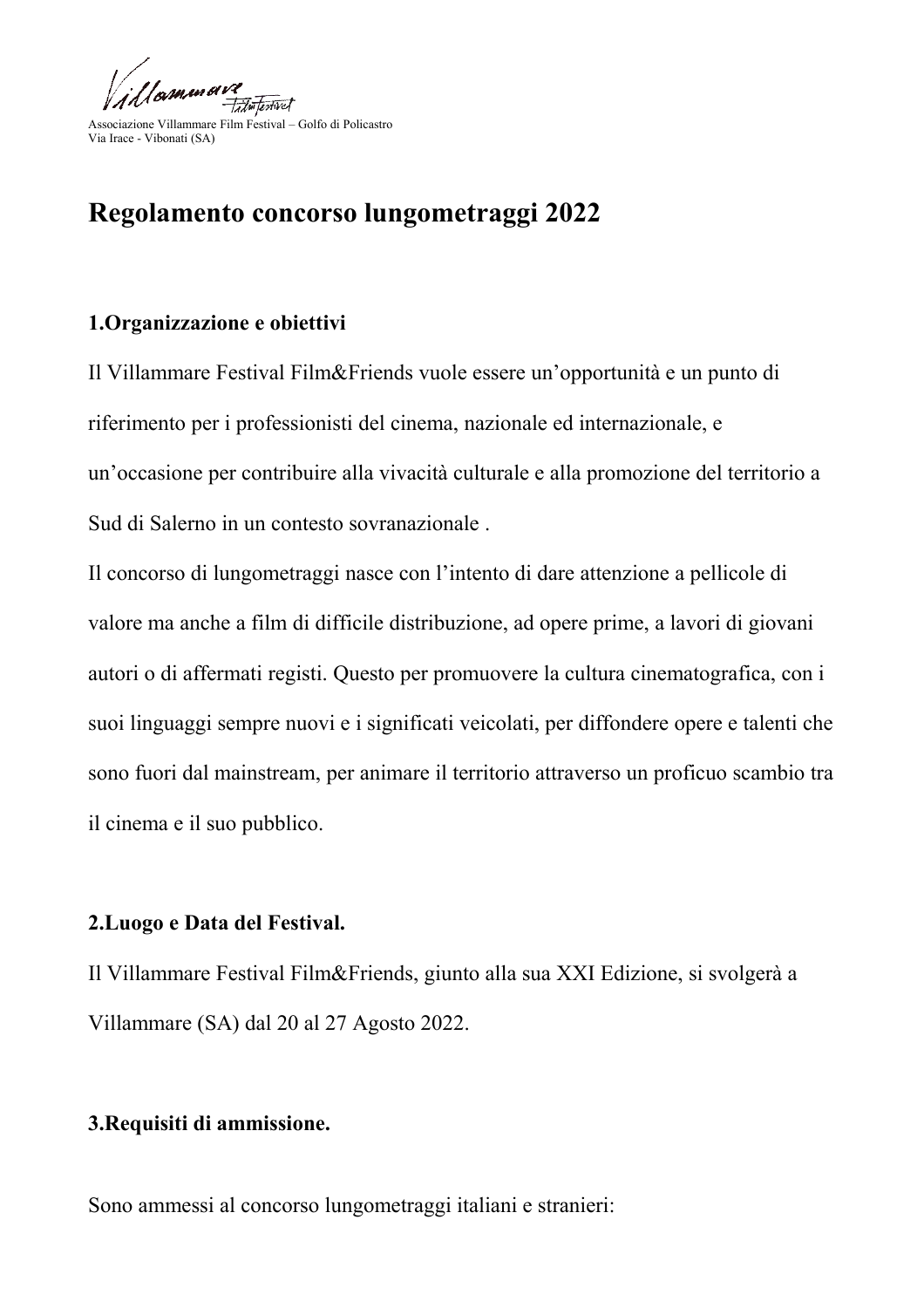

- a) Opere distribuite dal agosto 2021 al luglio 2022.
- b) Opere in anteprima di prossima distribuzione.
- c) Opere non distribuite, inedite senza limitazione temporale.
- d) Opere di interesse culturale e documentaristico, a carattere ambientale, di impegno sociale e socio-antropologiche.

# **Per i film in lingua straniera sono richiesti i sottotitoli in italiano.**

La partecipazione è gratuita. Ciascun autore può inviare al concorso una o più opere. I film non dovranno essere già stati selezionati o premiati alla precedenti edizioni del Villammare Festival.

Requisito indispensabile per la partecipazione al concorso è l'autorizzazione al trattamento dei dati personali ai sensi del Decreto legislativo n. 196 del 30 Giugno 2003.

L'Associazione Villammare Film Festival-Golfo di Policastro si impegna a trattare i dati in modo lecito e secondo correttezza per le sole finalità del concorso (es. informare dell'esito delle selezioni, permettere l'elargizione dei premi, far conoscere le novità, le scadenze e i bandi delle prossime edizioni del concorso, etc). In qualsiasi momento, dopo la conclusione della XXI edizione del Villammare Festival Film&Friends, i partecipanti potranno richiedere, per iscritto, di cancellare i propri dati dall'archivio dell'Associazione.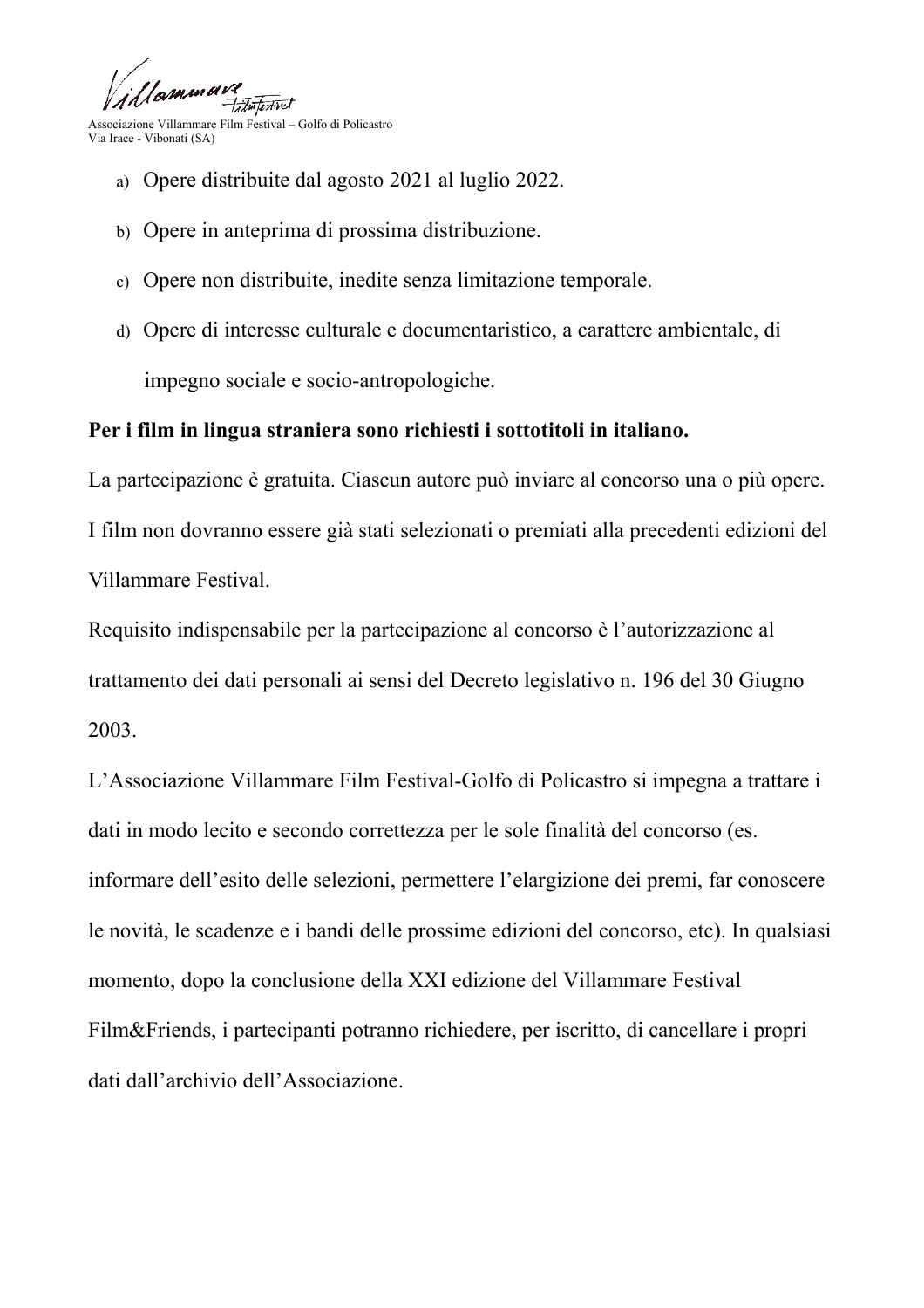Igmunava Fitwo Textival

#### **4. Premi assegnati**

Nel corso dell'edizione corrente, verranno conferiti i seguenti riconoscimenti:

- a) Migliore Film
- b) Migliore Regia
- c) Miglior Opera Prima
- d) Migliore Attore e Migliore Attrice

e) In considerazione dell'attenzione che il Villammare Festival ha da sempre attribuito al mondo delle colonne sonore, verranno assegnati dei Premi speciali relativi all'aspetto musicale delle pellicole;

f) Il Villammare Festival Film&Friends ha istituito il Premio Speciale "Giorgio Arlorio", dedicato al compianto sceneggiatore, grande amico del VFF&F. Verrà assegnato alla migliore sceneggiatura dei film in concorso.

Inoltre potrebbero esserci premi ulteriori o menzioni speciali, decretate dalla giuria del Festival o dall'organizzazione tecnica del Festival.

# 5. **Modalità d'invio delle opere**

Per essere ammessi al concorso è necessario, compilare la scheda di adesione in tutte le sue parti e inviarla, insieme alla copia del lungometraggio, alla sinossi, alla scheda del regista, ai dati tecnici del film e a qualsiasi altro materiale pubblicitario si voglia aggiungere ( foto, locandina, etc.), tramite mail (preferibile), a

[lunghi@villammarefilmfestival.it](mailto:lunghi@villammarefilmfestival.it) con il link per scaricare e visionare il film (anche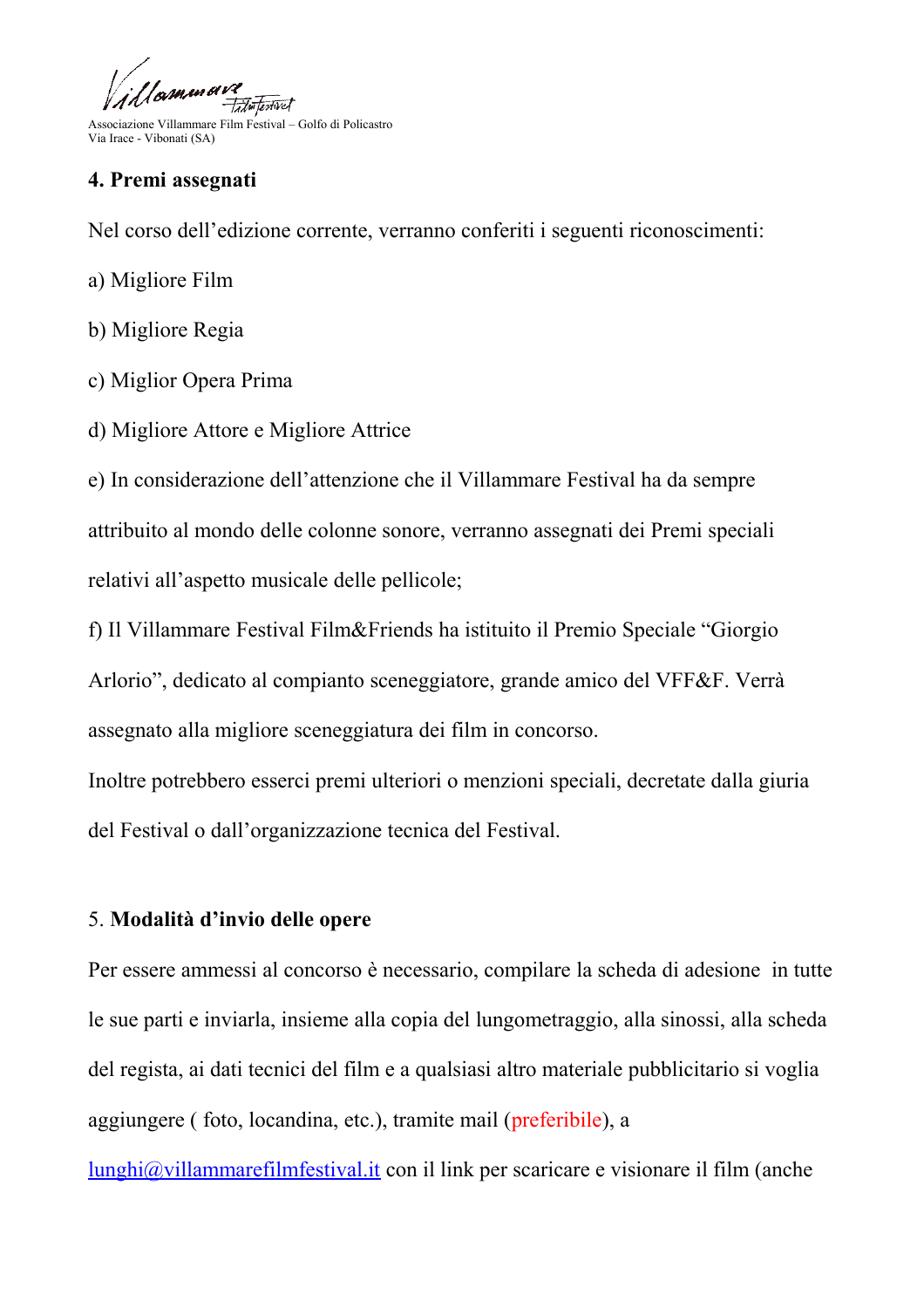

vimeo con password), oppure all'indirizzo di posta :Villammare Festival c/o 105 Tv, Loc. Le Piane 84070 – Villammare (SA) **.**

Tutte le opere pervenute saranno custodite nell'archivio dell'Associazione e non saranno restituite. L'Associazione Villammare Film Festival – Golfo di Policastro non si assume alcuna responsabilità, qualora i film andassero smarriti o arrivassero danneggiati, non potendo essere ammessi al concorso.

Colui che sottoscrive la scheda di partecipazione, iscrivendo il film al concorso, si assume la responsabilità di essere il legittimo rappresentante autorizzato da tutti gli aventi diritto sull'opera.

E' gradito ma non obbligatorio, l'invio di trailer, eventuali backstages o di brevi filmati con commenti o presentazioni dell'opera. Verranno utilizzati nel corso di speciali precedenti il Festival in onda su 105 Tv (emittente locale privata), con lo scopo di presentare al meglio i lavori pervenuti e in gara o comunque per la promozione del Festival e delle opere selezionate.

Il termine ultimo per la presentazione dei lungometraggi è il **4 Luglio 2022**.

#### **6. Selezione delle opere e fasi successive**

La selezione delle opere avverrà ad inappellabile giudizio dell'organizzazione.